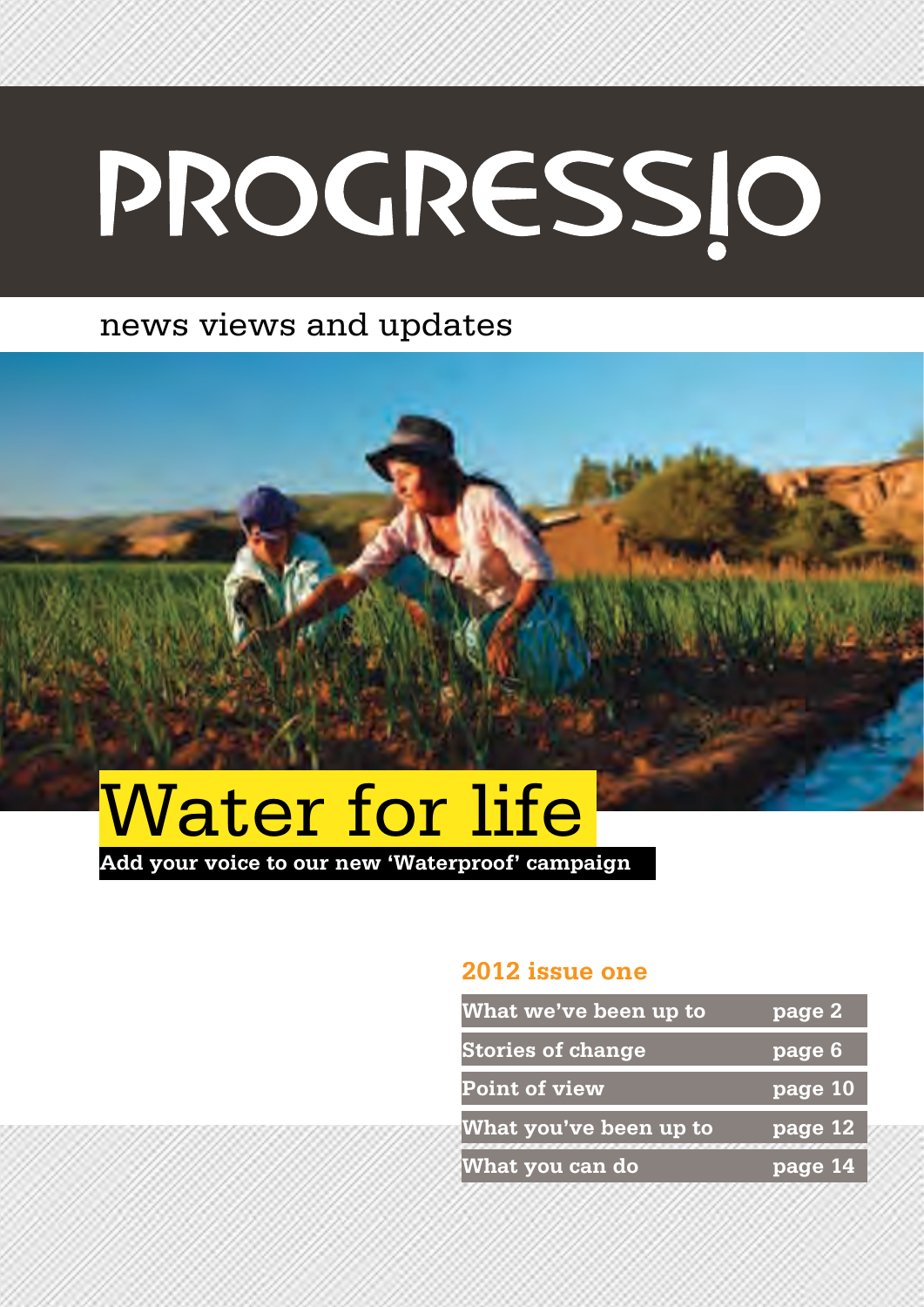#### **Welcome to your new-look magazine**

You'll notice we've made a few changes to your magazine. We want to celebrate the achievements of the people and communities we work with – and the invaluable contribution that you, our members and supporters, make. We couldn't do it without you!

Please do tell us what you think of the magazine – we value your opinions! Please write to us at the address on the back page or email **magazine@progressio.org.uk**

You can read more on some of the stories in this magazine at our website **progressio.org.uk** – or if you'd like more information in print form, please contact us at the address on the back page.



**A magical adventure**

Fernando Ruiz (above left) is leaving Progressio after 10 years as a development worker in Ecuador and Honduras. "These years have been a magical adventure that has changed me and filled me with joy and satisfaction," he told us. Fernando worked with indigenous communities, who he says are "joining together to demand their rights: they know that only through acting as a community will they have the strength to achieve a good life". He is pictured above with Abraham Salazar of the Indigenous and Peasant Farmers' Movement of Cotopaxi, Ecuador. Read more of Fernando's story at **progressio.org.uk/blog/news**

In January 2012, we had 65 development workers in place – 13 in the Dominican Republic and Haiti, 10 in Honduras, 9 in Timor-Leste, 7 in each of Somaliland, Yemen and Zimbabwe, 6 in El Salvador, 5 in Nicaragua, and 1 in Peru.

In the six months from April-September 2011, we worked with 526 local organisations to build their capacity, skills and effectiveness.

**M** And in those six months, 21,015 people received training from our development workers, and 54,970 people in poor communities directly benefited from our work.

64 young people have already completed their 10-week International Citizen Service (ICS) volunteer placements with Progressio – and we currently have another 11 volunteers in El Salvador, 13 in Peru and 12 in Malawi. To find out more about ICS Progressio, read Zoe's story on page 10, and visit **progressio.org.uk/ empower**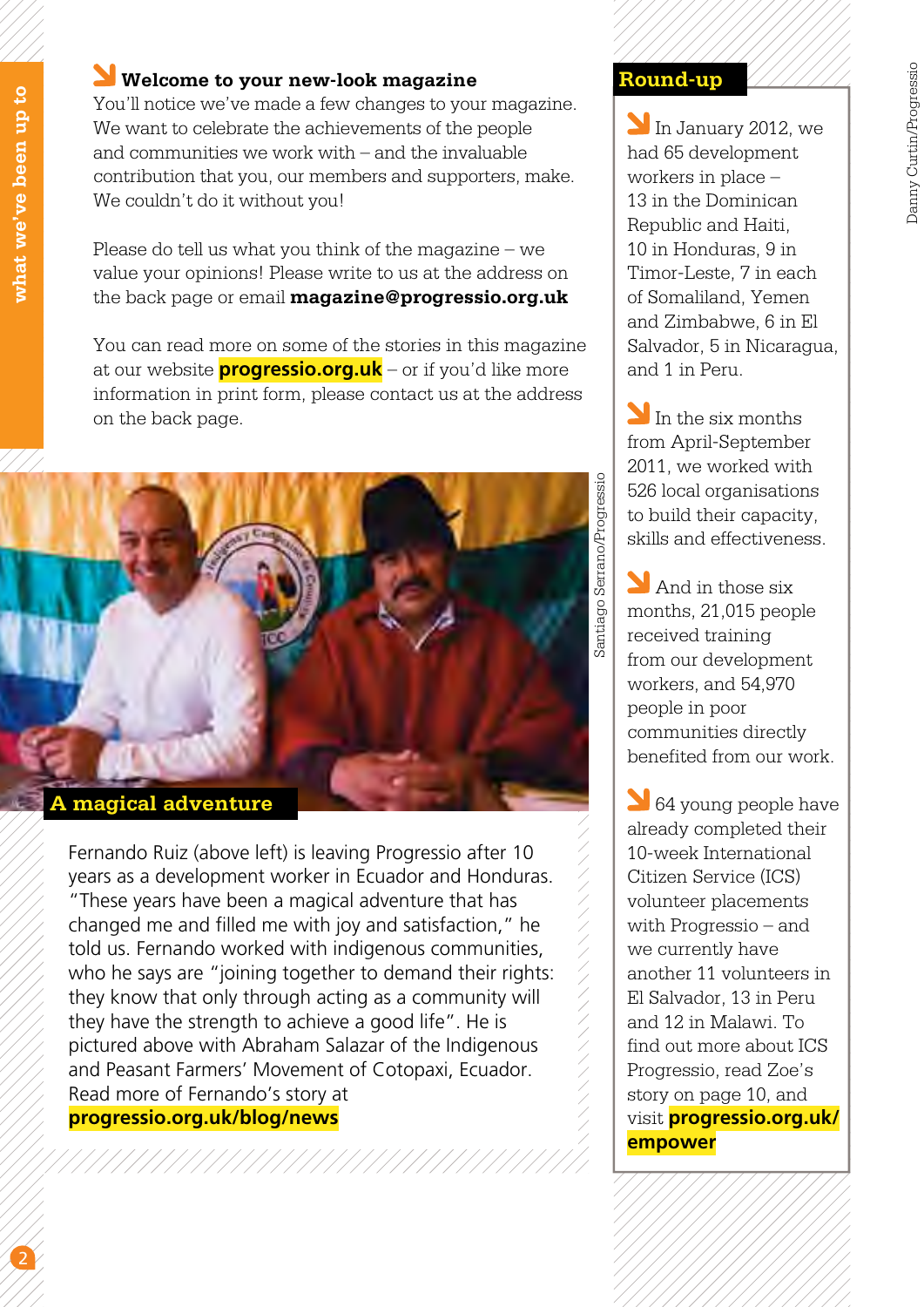

### **Yemen**

Despite the serious levels of internal conflict Progressio continued to support our partner organisations to promote citizen participation in local governance. In November we placed six new development workers in Yemen to build on our work there. Our country representative Abeer Al-Absi says: "One of the objectives of the Arab Spring is to have real democratic systems which encourage poor and marginalised people to participate in the decisions that affect their lives. This is a great opportunity for Progressio to work under this theme in Yemen as this is the current need."

You've heard of a flash mob, but what about a flash cob? Progressio campaigners dressed as giant corn on the cobs took to Central London church and government locations armed with their watering cans to demand fair access to water for poor people in the developing world. They attracted a lot of attention from the rush hour and tourists and even managed a radio interview! See pages 6 and 14 for more on the Waterproof campaign, or check out **progressio.org.uk/waterproof**

#### **Illegal logging**

Did you campaign with Progressio on illegal logging? If so, have you been wondering whether it made a difference? In December 2011, an independent review of Progressio's policy and campaigns work on illegal logging praised our contribution to achieving the "remarkable outcome" of new EU legislation prohibiting the sale of illegally logged timber in Europe. The review said that the combination of policy/advocacy work and public campaigning led to "a very strong outcome for Progressio and for those whose livelihoods are blighted by illegal logging". Find out more at **progressio.org.uk/transparency**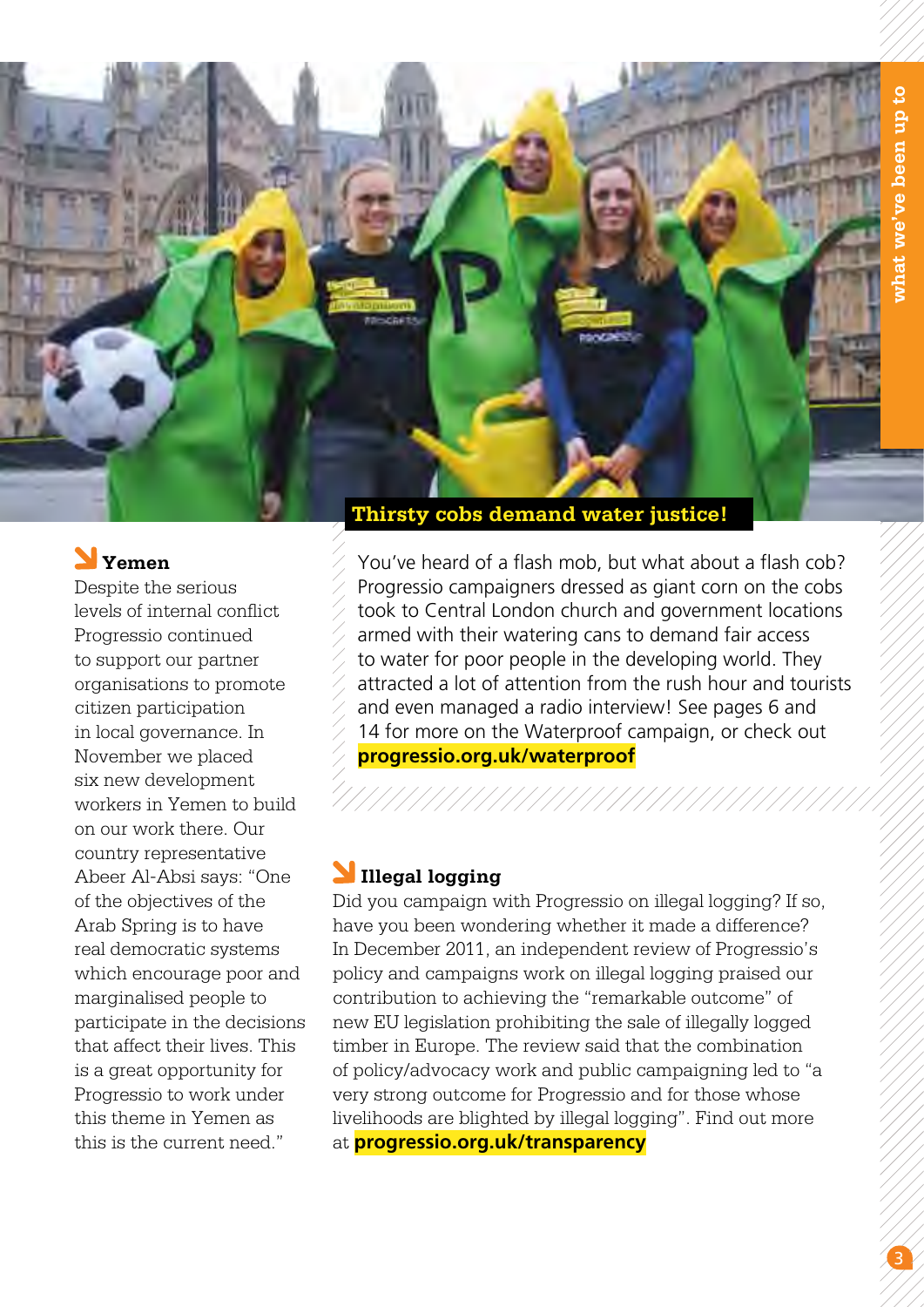

Much has been achieved in the two years since the earthquake, but huge challenges remain. We believe these will only be met with better coordination between the Haitian state, Haitian civil society, and the international community – and that's what we're working to achieve.

We're playing a key role in promoting UK engagement with, and support for, Haiti – including supporting the establishment of a new All Party Parliamentary Group for Haiti. And in Haiti, our partner CERFAS (Centre for Research, Reflection, Training and Social Action), and Progressio development workers, have been monitoring reconstruction efforts with a focus on involving the most vulnerable sectors of the population. Read more at **progressio.org.uk/blog/news**

On the ground, we're working directly with those vulnerable communities. We have four development workers in Haiti, and six based in the Dominican Republic but working on cross-border projects, including improving Haitian access to markets in Dajabon, and agro-forestry and sustainable farming projects. Read more from our development worker Juan Carlos Gonzalez at **progressio.org.uk/blog/development-worker**

#### **Somaliland**

Our partner organisation SONYO's (the Somaliland National Youth Organisation) six-year advocacy campaign achieved a groundbreaking change in the law to reduce the minimum legal age of election candidates from 35 to 25 years – opening the way for young people to participate in decision-making at all levels.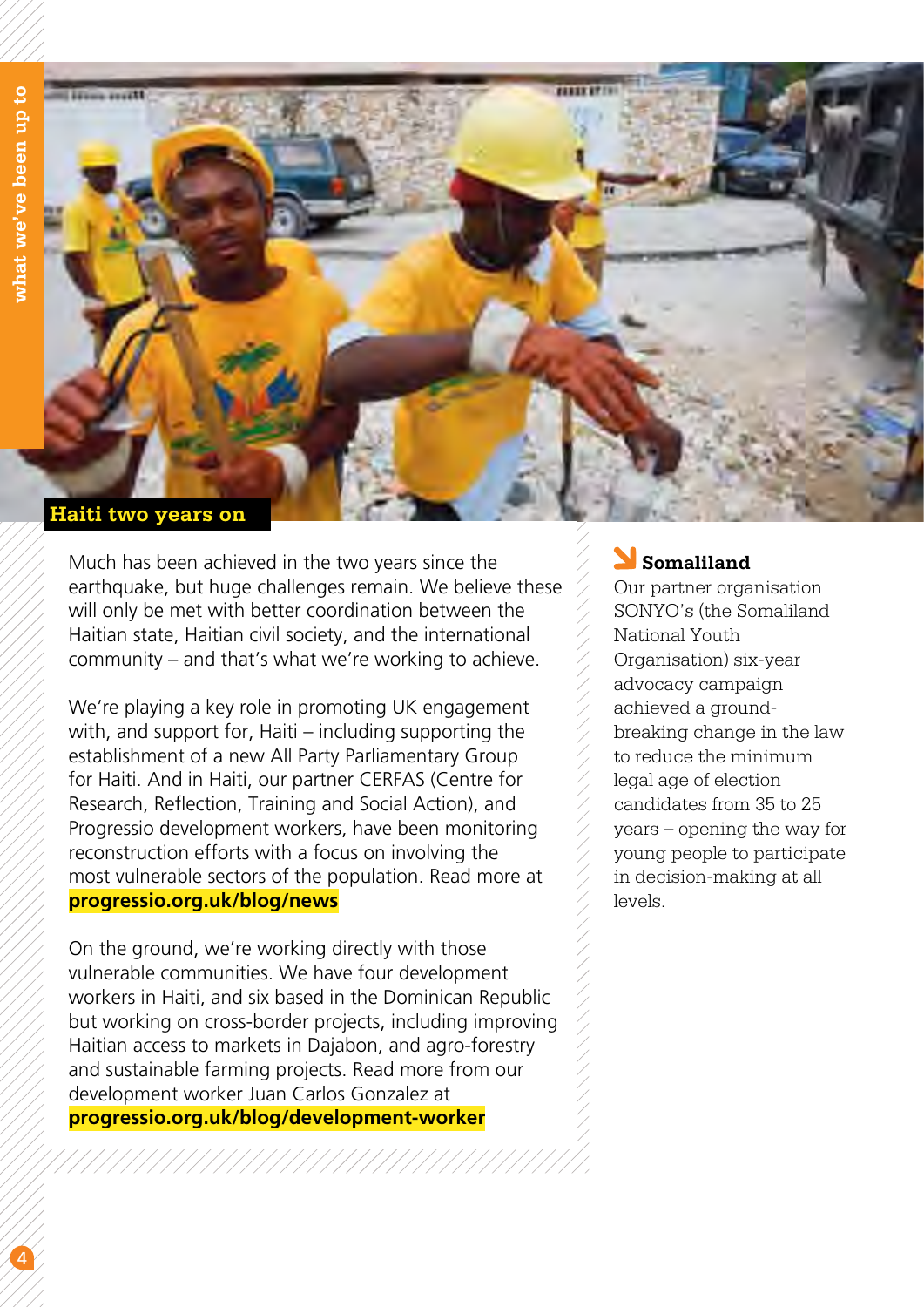#### **Honduras**

Jubenal Quispe, our development worker with OCDIH, has trained indigenous people from the Maya Chorti community in using traditional agricultural knowledge and practices to adapt to the impacts of climate change. And Oscar Davila, our development worker with Popol Nah Tun, has trained people from the Plan Grande community in agro-forestry techniques. Instead of burning forests to clear land for agriculture, they are growing banana and yucca in harmony with the forest; and they care for the land using organic fertilisers.



In Zimbabwe our development worker Cliff Maunze helped farmers learn techniques for growing crops in water-scarce conditions. No water is wasted – when you wash your hands, the water irrigates the plant underneath! Working with partner organisation Environment Africa, we've helped set up 26 Farmer Field Schools in Zimbabwe, while in Malawi our development worker Innocent Ogaba organised training for 354 farmers – over 200 of them women – leading to increased yields and more income from selling produce in local markets. Read more on these stories at **progressio.org.uk/blog/ development-worker**



**Giving the grassroots a voice**

How do you give ordinary men and women a voice in the elitist process of policymaking? In Zimbabwe, "policies did not represent the poor," says Progressio development worker Christopher Mweembe (above left). So we joined forces with the Institute of Development Studies at the University of Zimbabwe and NANGO (the National Association of Non-Governmental Organisations) to tackle the problem. The project aims "to get the ideas, understanding, beliefs, desperations of ordinary people into policy-making," says NANGO's Machinda Marongwe (above right). How? By working with grassroots organisations to produce policy options that they can use for advocacy. And it's already getting results: the first report on the national Youth Service "influenced a key decision that was going through Parliament at that time," says Chris. Read more at **progressio.org.uk/blog/development-worker**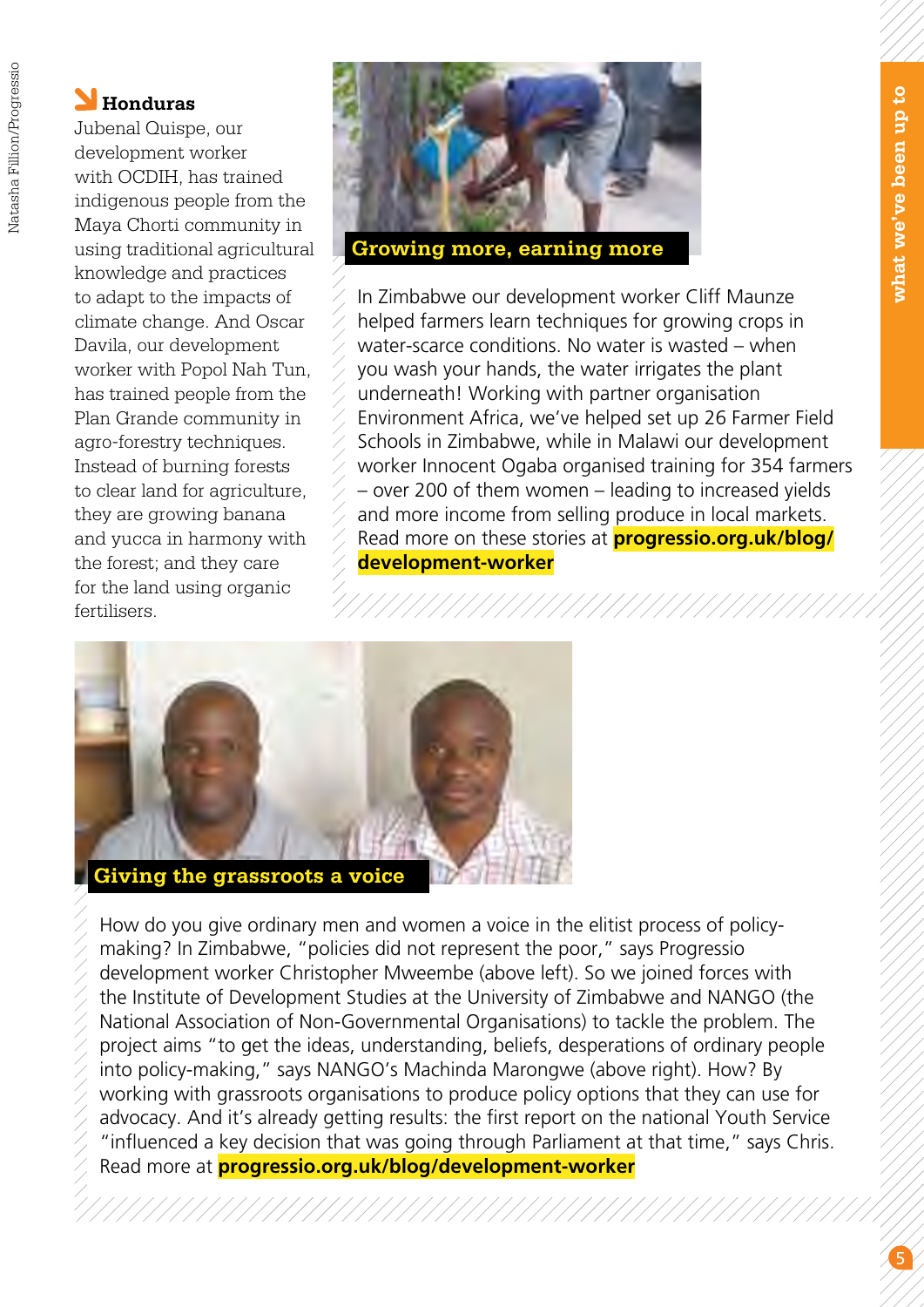## **Water for life** Water for life

**Progressio's new Waterproof campaign calls for people to be at the centre of decisions about meeting their own water needs. But what does this mean in practice, and how is Progressio helping people bring about change in their own lives?**



our partner organisation Aquafondo in Peru

#### **What is everyday life like for the communities you work with in Peru?**

"The communities I work with are small holder farmers, who grow food partly for themselves and partly for selling in markets. Because of the lack of basic facilities (above all the lack of good education facilities for the children), and because of environmental problems which affect agriculture (climate change, lack of water, poor soils, erosion), levels of migration to the cities are high. Traditions in agriculture and cultures get lost bit by bit. The work on the land is hard, especially for the women."

#### **How has climate change affected life there?**

"Changes in the climate are really obvious in the mountains of Peru. Temperatures rise, and the rainy season gets shorter, but with very intense showers. Among the effects are more erosion and soil loss; more pests and crop disease. This leads to smaller harvests, so reducing incomes and undermining food security. And it leads to conflicts about water, which has a major impact on the many people who depend directly on agriculture for their livelihoods."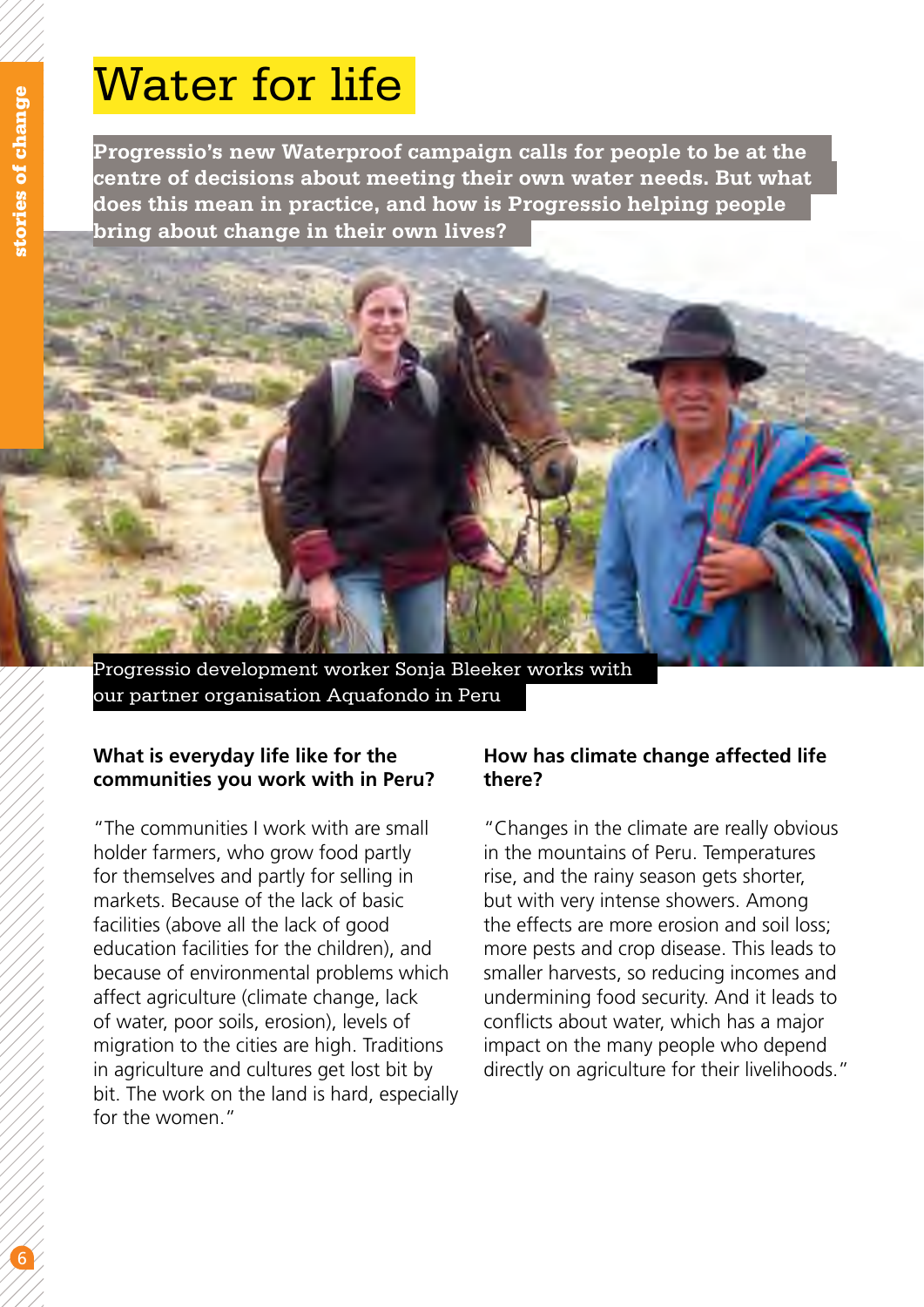#### **What does your work involve?**

"In my first job as a development worker with Progressio I worked with Centro IDEAS, in the north of Peru, where we promoted the introduction of native crops and agro-ecology (a sustainable approach to farming) as a strategy for adapting to climate change. That work helped reduce the vulnerability of 40 Andean communities.

"Now at Aquafondo, one of our first aims is to create Water Users' Councils (*Consejos*) that involve the participation of small holder farmers. The new Peruvian

Water Law promotes the creation of these *Consejos* and the involvement of small-scale water users, such as farmers, in decision-making

**The project so far has received very positive feedback**

about water. However, so far most of the *Consejos* have been set up without the participation and knowledge of all rural communities, meaning they are unrepresentative and lack local support.

"Aquafondo is tackling this problem in the areas covering Lima's watersheds (of the rivers Rímac, Chillón and Lurín). This requires awareness-raising and organisation of more than 80 communities spread over 70 districts.

"The project so far has received very positive feedback. For many farmers this is the first time they have been consulted about their needs and opinions in waterrelated issues."



Manuel Cuadros Jiménez is a member of the city council of Huamantanga

"Here in Huamantanga, as in other parts of Peru, the water we have is getting less and less each year. We have to create awareness that without water we cannot cultivate our land and we could not continue to live here in Huamantanga.

"For us, having water means having food and a little bit of income. But for the big companies such as mines and hydroelectric power plants water means a lot of money, and because they have more power and money, the government allows them to use the water we need so badly.

"The creation of the *Consejos* is a very positive initiative. At least we can now have a dialogue with the government, the private companies and all the other types of water users, and we will have a vote in the decisions that are made.

"As small farmers, we have to use this opportunity to finally become involved in decision-making about water, because until now nobody ever asked us our opinion about the way water should be managed."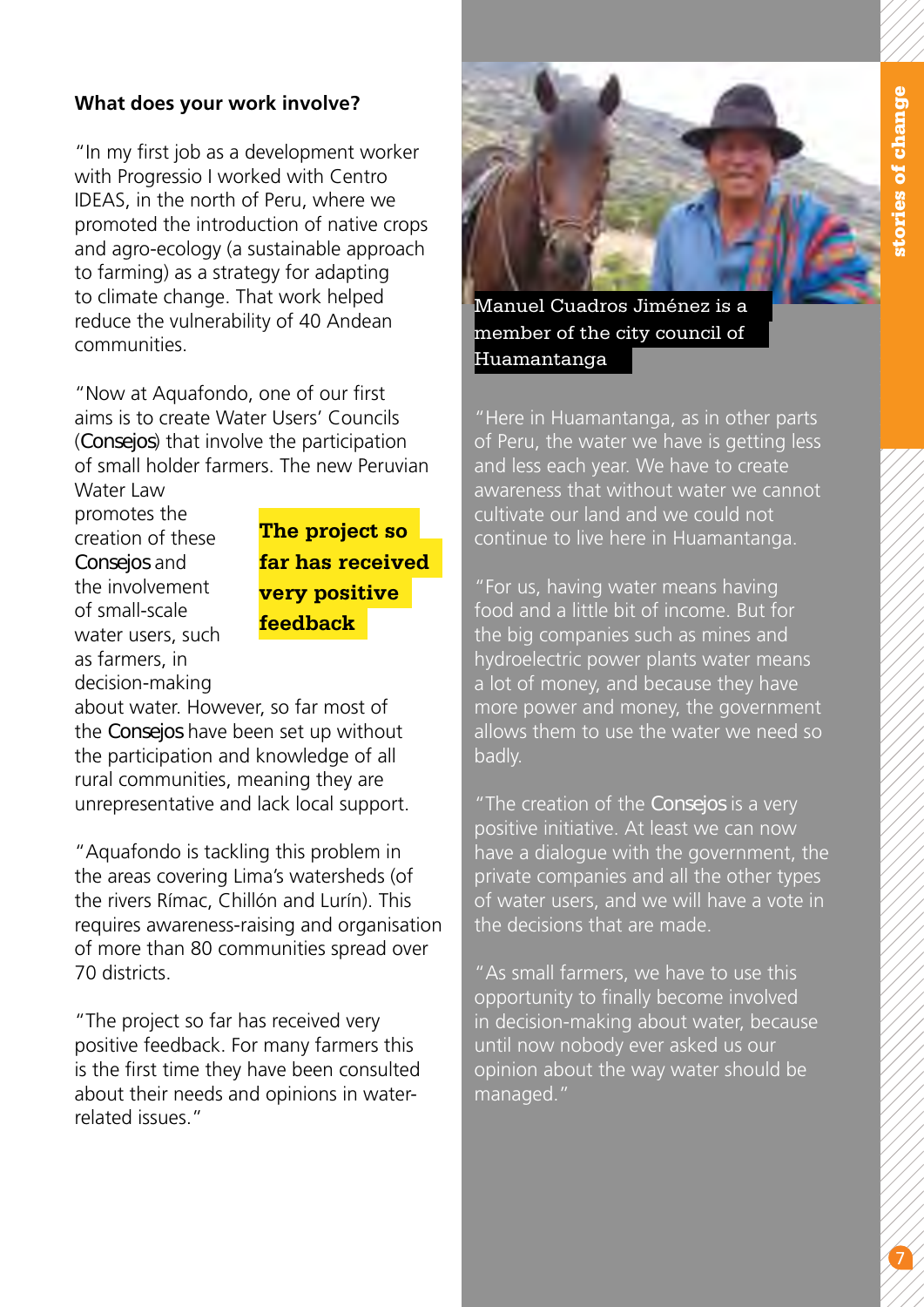Aquafondo is also working to revive traditional water management techniques, including an ancient system of drainage channels. These increase the amount of surface run-off water that is captured and absorbed into the water table during the rainy season – so ensuring more groundwater is available during the dry season.

This pool, in the watershed of the Chillón river, is about 1.5 hours horseride from Huamantanga. The pool is fed by a small stream and also collects rainwater. Water from this pool will be diverted into drainage channels restored by the Aquafondo project. This water will then filter into the water table, recharging natural springs to provide water during the dry season.

Marcelino Flores Espinoza (above right) is president of the Irrigation Users' Association of Barrio Anduy, Huamantanga

"Huamantanga has a very dry environment and we farmers depend on water from the rain that falls in winter (the rainy season). In winter, the valleys capture quite a lot of water. The community has made drainage channels in different places to facilitate the infiltration of this water into the soil, so that the springs lower in the valley increase their capacity.

"During recent decades the water quantity has decreased a lot. Therefore, we need to restore this system of drainage channels so we can save and store more water."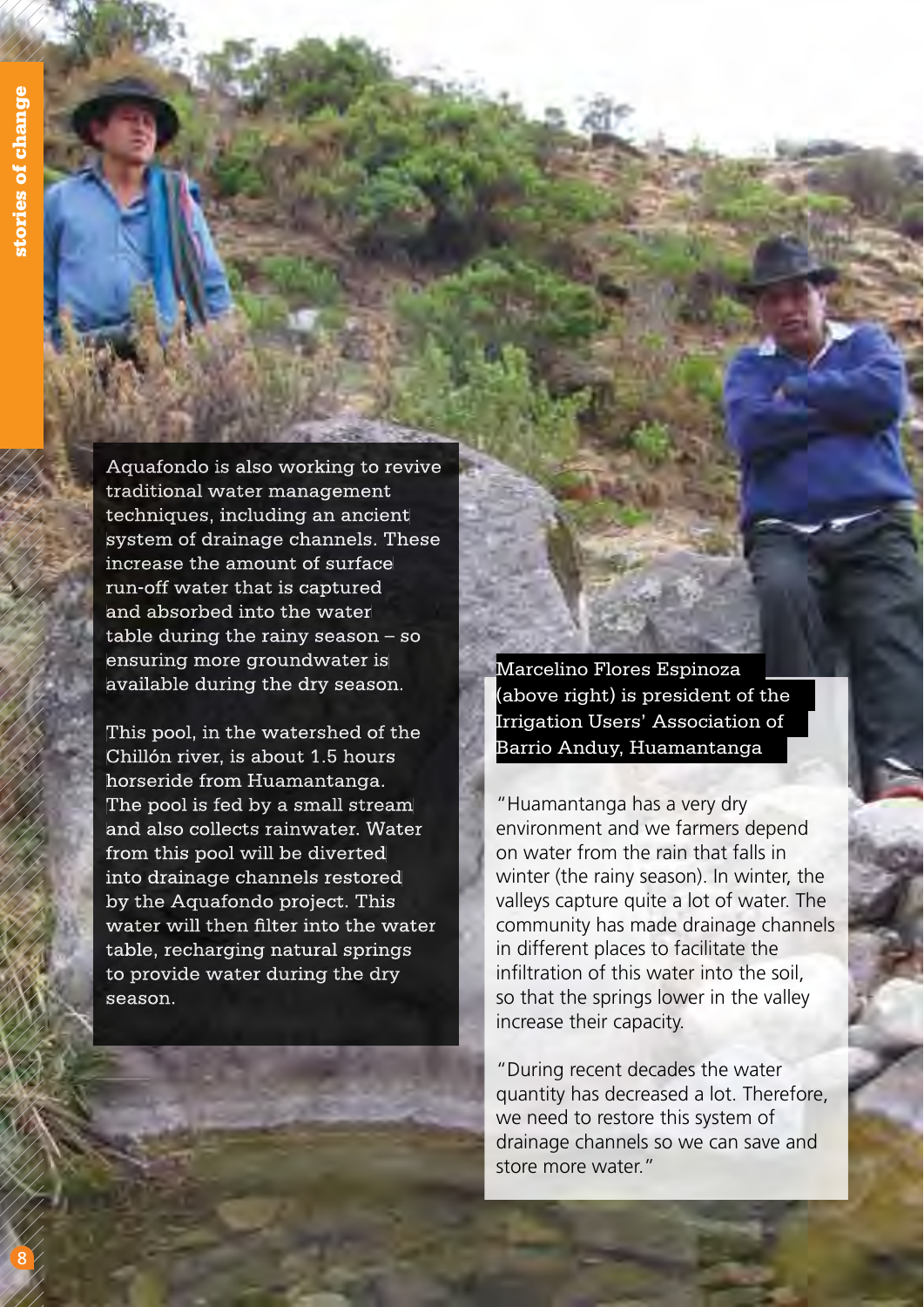



María Yolanda Rojas Ávila, from Antioquia in the watershed of the Lurín river, took part in a workshop about the local Water Users' Council

"I use water basically for two things. For my household I need water for domestic tasks such as washing and cooking, and for personal hygiene. I also give water to the animals I have around my home.

"Besides this, my husband and I use water for irrigating our land. The local irrigation committee charges a fee for that. However, in this area, farmers use irrigation water very inefficiently and every time we have less water available. Sometimes this causes conflicts between neighbours.

"To me, water means life. Without water the people, animals and crops cannot live. If we didn't have water for irrigation, we would depend on the rainy season and only have one harvest per year, which would mean less income for my family.

"I'm taking practical steps to make sure my grandchildren inherit a better world. I try to participate in activities such as the *Consejo* (Water Users' Council). This gives small water users an equal voice in the management of our watershed, because until now it is the big companies and the State who make all the decisions, and we are not even told about what they decide.

"I hope we will have enough water in the future. This is something that keeps us all worried.

"World leaders meeting in June should really listen to all the poor people in the world and not ignore us, because I think everybody in the world should have the same chance to have a good and decent life<sup>"</sup>

#### **Let's Waterproof development!**

Please support our campaign to put water for food and farming firmly on the agenda at June's Rio+20 conference – see page 14 or go to **progressio.org.uk/waterproof**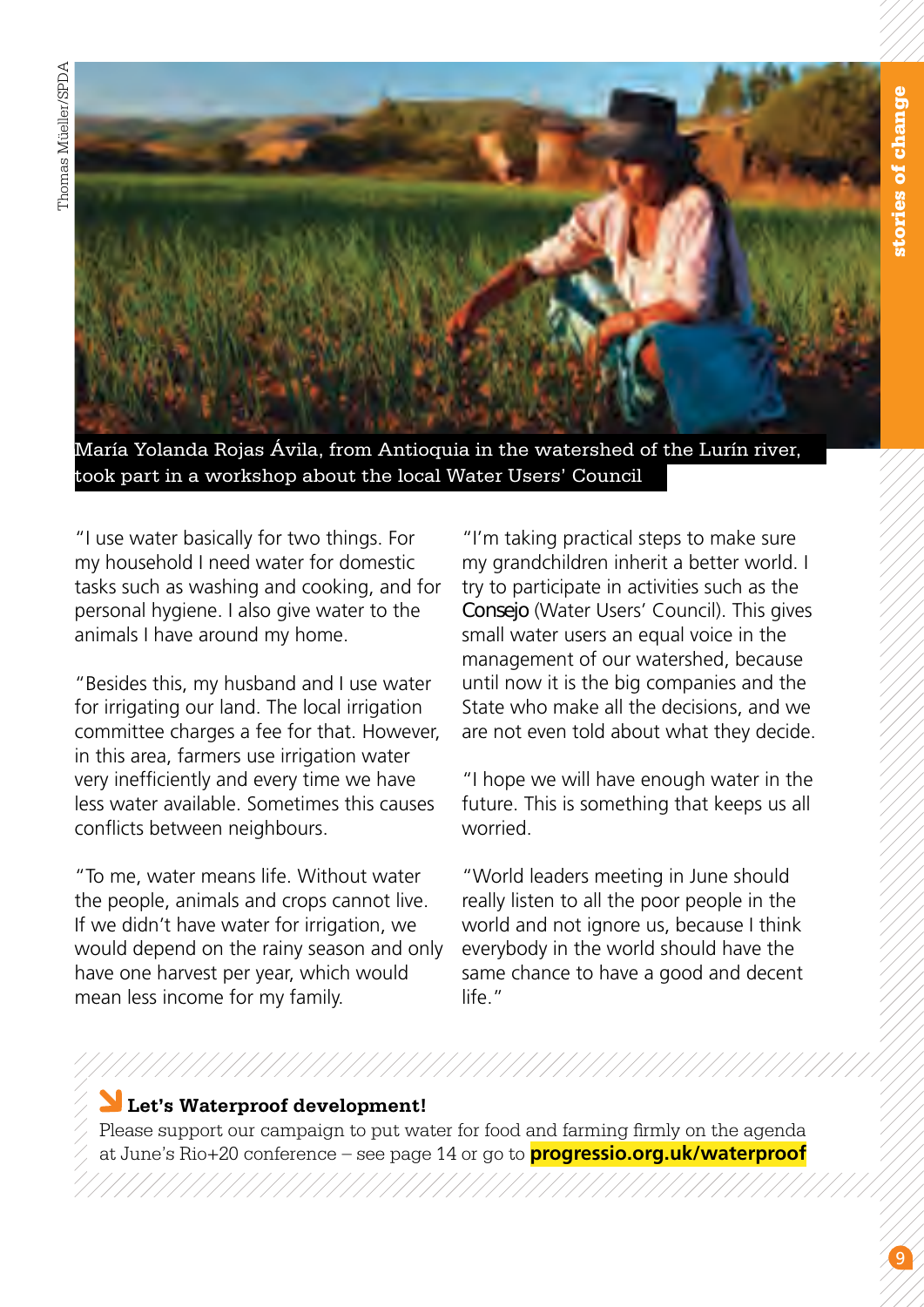## Living the changes

Zoe Lavery, an ICS volunteer, discovers the true meaning of solidarity

during her time with Progressio in El Salvador

This week we were invited to do something very special within the community with which we have been working: to release the baby turtles, which have been protected by a conservation project, back into the sea.

When we arrived at the centre I was surprised at how tiny and vulnerable the turtles seemed given that we were about to send them straight into the powerful waves of the Pacific. Thus, I was even more surprised when we put the turtles down onto the sand and without any hesitation they ran straight for the water, into the waves, and were gone.

It may sound like an obvious metaphor but this experience really did make me reflect on all we had seen since arriving in El Salvador, and to consider how underneath the immediate impression of vulnerability there is a strength within the communities and people to survive and combat all that life throws at them.

I had already seen this in many ways: for example in the continuing party spirit which can be seen in the community in which we live, despite the recent tropical storm, and in the determination of those with whom we live to show us the beautiful and fun side of El Salvador to contrast the destruction and sadness we have seen after the storm.

This determination was demonstrated most strongly in the annual UNES (Environmental Movement of El Salvador) conference, during which Dr Angel Ibarra said that people across the world are fighting for the same thing and it is time to globalise the fight; the people of El Salvador cannot wait any longer.

He said that the rich countries are denying that climate change is their fault and refuse to change. He also said: "When people think about climate change they worry about the polar bears. We are the polar bears. Here we are living the changes."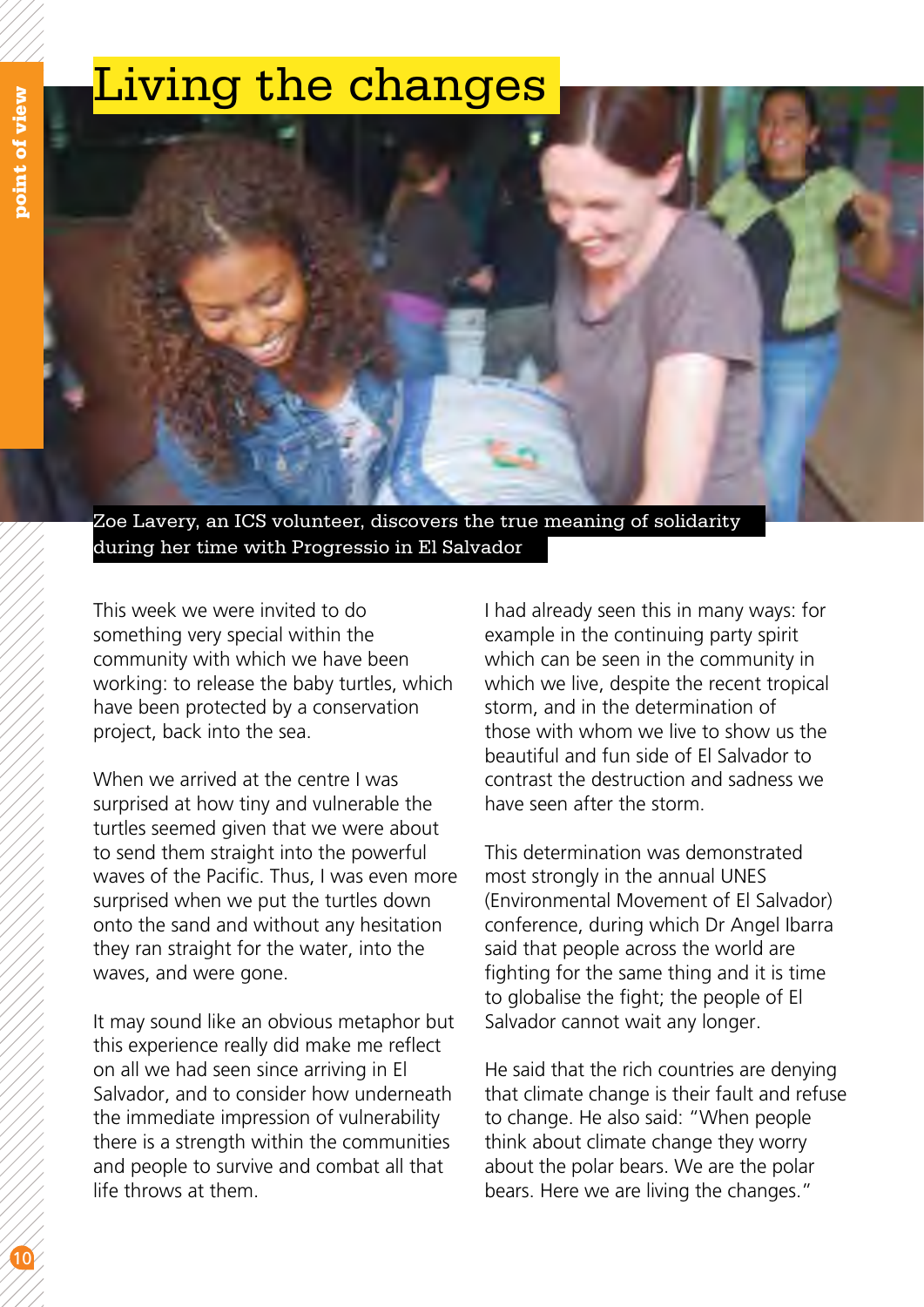**Zoe and fellow volunteer Afraa Ali (far left) help carry emergency supplies being distributed by our partner organisation UNES following the tropical storm**

> The call to the conference participants was to mobilise and organise themselves. Despite this revolve, however, it is not yet clear to me how the vulnerability of those in El Salvador can actually be overcome. Unlike the strength of the turtles against the waves of the Pacific, it seems that the waves created by climate change, poverty, and the acts of the international community are just too powerful to overcome.

Perhaps the answer is in working together. All of us need to take action on climate change in order that those whose daily existence is threatened by the changing climate can survive.

It is up to us as individuals to look at our own lives and consider how our daily actions and decisions keep others in poverty, whether it is from the food and products that we buy, to the bank which we invest our money in. These may only be small steps but at least it would demonstrate an act of solidarity and show that we are willing to stand alongside those who are literally fighting for their lives and the continuing existence of a beautiful and amazing country.

Progressio is one of the organisations funded by the Department for



International Development to run the International Citizen Service volunteering scheme. ICS Progressio enables young people from the UK interested in faith and international development to volunteer in a developing country for 10 weeks, and to use this experience to inspire social action on global issues here in the UK.



 **Watch a video** of Zoe and the ICS Progressio team helping to release the baby turtles at **progressio.org.uk/turtles** and read more stories from our ICS volunteers in their blog at **progressio.org.uk/blog/empowered**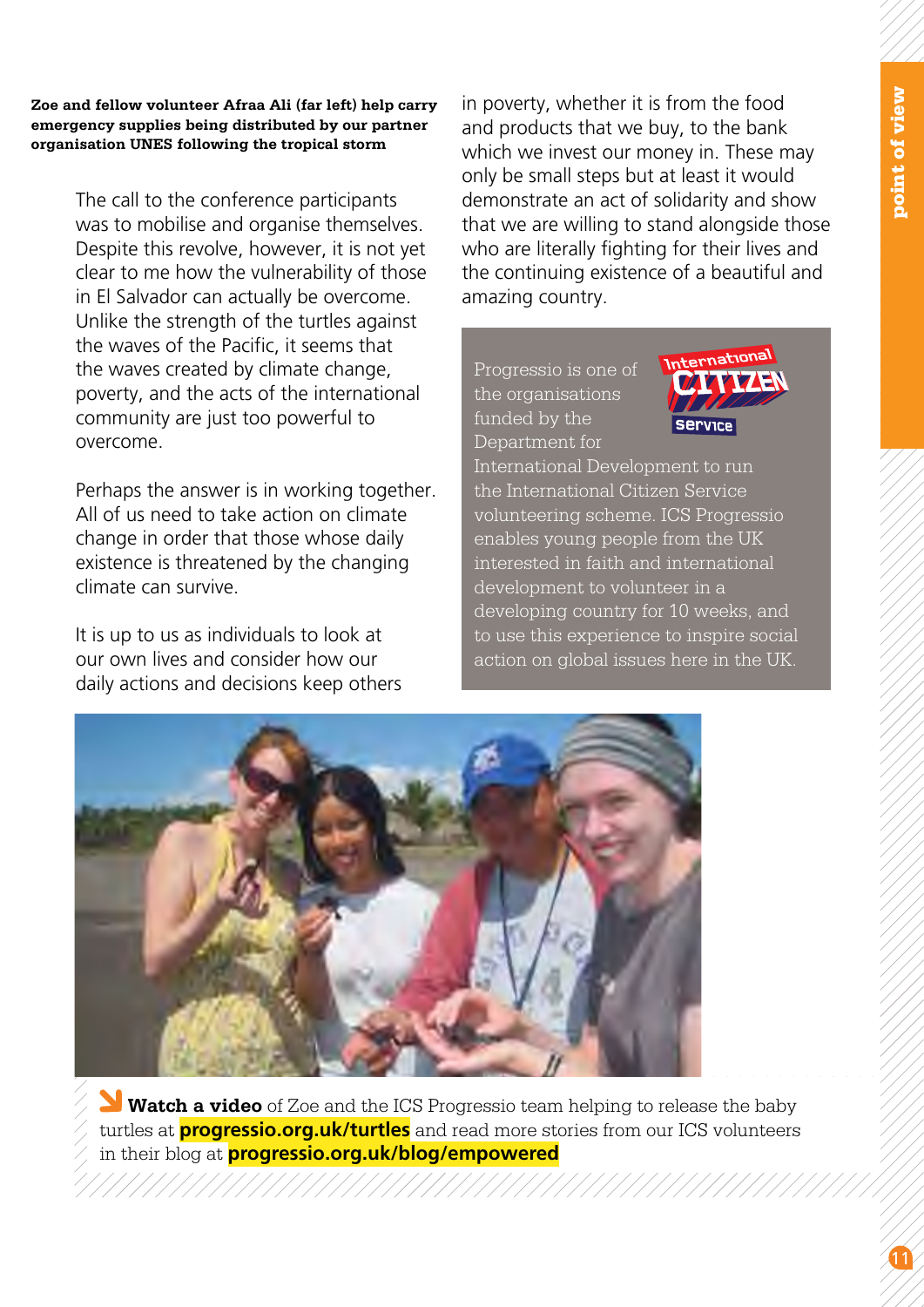

Thank you so much to everyone who gave to our Christmas appeal which focused on empowering women in Timor-Leste. Because of your support we have raised more than £6079, a fantastic result. If you haven't already it's still not too late to give to the appeal, simply visit **progressio.org.uk/give**

Thank you also to all those who took part in The Big Give campaign in the run up to Christmas. Although we did experience a few teething problems with their website we did still manage to raise another £3881 to support our work in Timor-Leste. Thank you for your patience and for your feedback; we really appreciate all your efforts!

#### **Full post bag in Timor-Leste**

We've been bowled over by the solidarity cards sent in by Christians Aware supporters to our development workers in Timor-Leste and the communities they work with. See the messages at **progressio.org.uk/timorsolidarity** and leave your own message too for the great work happening in this small but troubled nation.

#### **ICS Progressio in action**

In the past few months we have had the pleasure of getting to know our International Citizen Service volunteers who have been working alongside communities in Malawi, Peru and El Salvador. Having had first-hand experience of community development, bringing new ideas, perspectives and skills to help local partners, our volunteers have also been making an impact here in the UK. They have been doing anything and everything to raise awareness and raise money to support our work with poor communities. A big thank you to them all for their hard work, weird and wacky ideas and most of all their commitment to people powered development. Here's a taste of what they've been up to: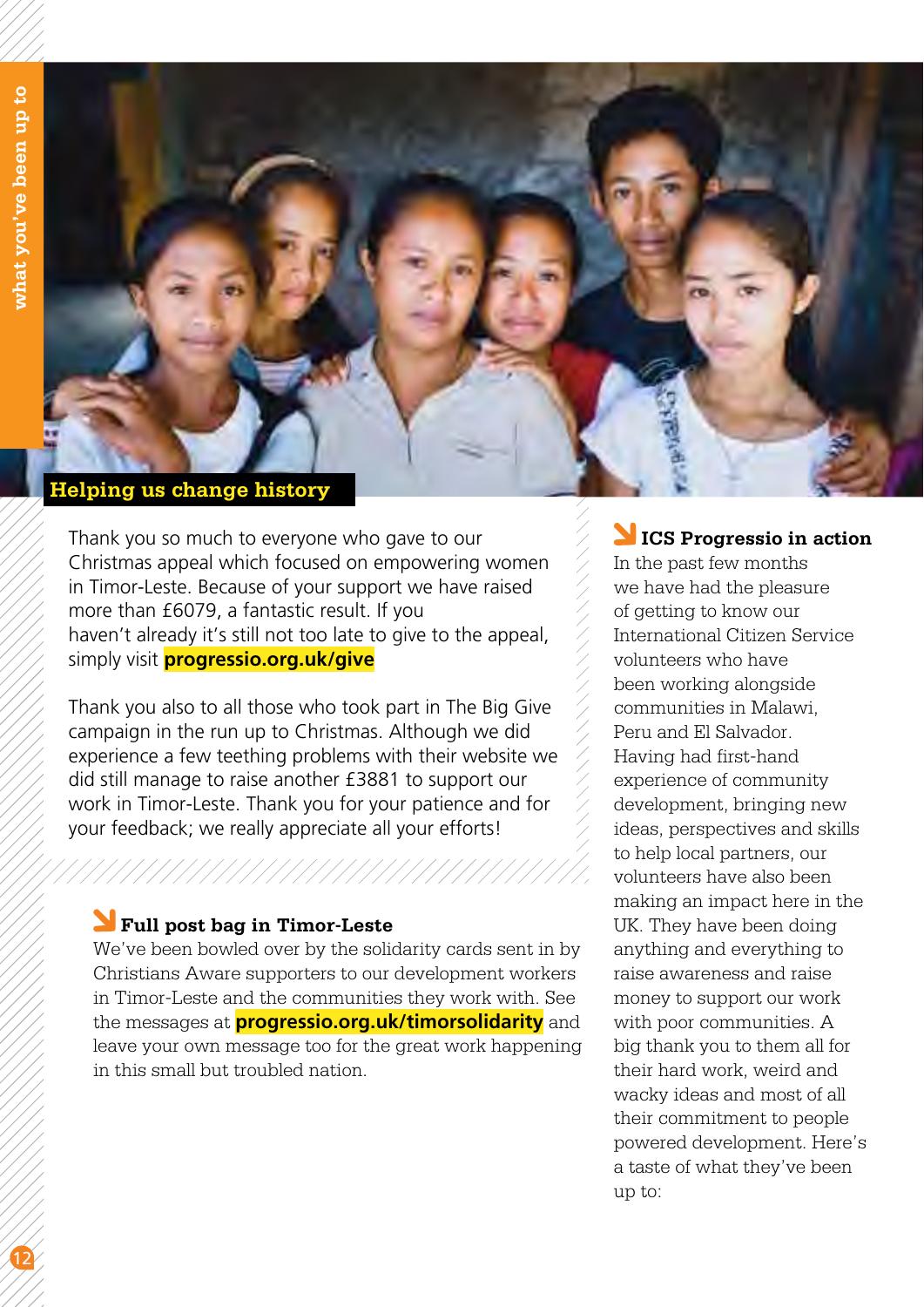- Saad Ghaus faced his fear by 'leaping into the abyss' in a sponsored bungee jump – raising a massive £740 for Progressio!
- Laura Packer (along with her Dad) took part in a sponsored 26-mile walk, raising over £300 before Laura headed off to volunteer for Progressio in El Salvador.
- • As well as charging people to attend her own birthday party, Malaika Carr-Haji also designed and made bespoke mobile phone covers and has raised more than £430!
- Mark Chambers had a 'virtual leaving drinks' before setting off to volunteer in Peru. By asking friends and family to donate to Progressio to send him on his merry way and wish him well he managed to raise over £200.
- • Anna Jerzykowski set herself a huge challenge for Progressio. She promised to run one mile for every £10 raised by her family and friends – and they raised more than £290!



More than 60 students at Cardinal Newman College, Harlesden, took action for water and livelihoods during their all-school mission in December. After finding out about the water we all use every day, the students chose one thing they could do differently to be more mindful of the water we all take for granted. If you'd like to book us for a workshop, please email campaigns@progressio.org.uk



We'd like to say a big thank you to Peter Coates who recently held a talk on water in support of our new Waterproof campaign. Thanks to everyone at the St Henry Walpole Church in Burnham Market, Norfolk, who raised a fantastic £275 for Progressio. Peter said: "The parishioners of St Henry Walpole Church in Burnham Market believe in and support people powered development, and send their best wishes to all Progressio staff and the people they are helping." Thank you so much to everyone who attended!

#### **Get organising!**

If you would like to organise an event for Progressio please do get in touch and we will send you a pack to help you on your way. Go to **progressio.org.uk/fundraise** or email pamela@progressio.org.uk or call 020 7288 8667 and we will do all we can to help.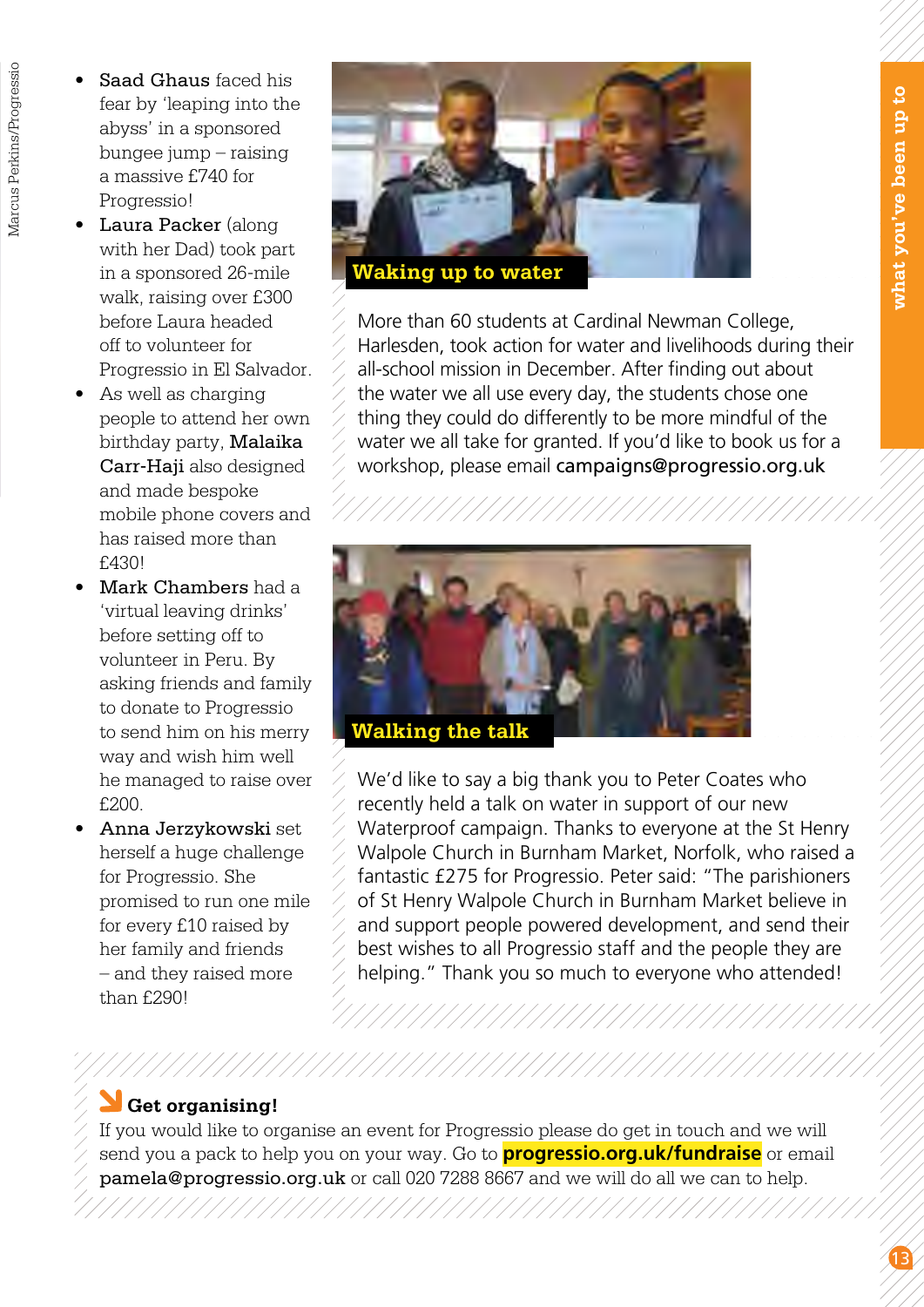

Our new Waterproof campaign has one aim: for poor and marginalised people to get fair and sustainable access to the water they need for their livelihoods. We need to act, step by step, and make a real difference.

#### **Next stop: Rio!**

We've got to act NOW to make sure water gets on the agenda when the world meets in June 2012 for Rio+20: the UN Conference on Sustainable Development. World leaders must recommit to sustainable development and this time they have to talk water! So take our brand new action and add your face to our gallery of support at **progressio. org.uk/rio** We'll be handing in all your pictures to Caroline Spelman, the Minister responsible, in the run-up to Rio+20. Please take the action before the end of May!

#### **But don't stop there**

- Get up to speed by reading our Rio+20 briefing and our new, essential guide to water and development
- Find out more about Catholic social teaching and water by watching the slide-show on our website
- Spread the message about Rio and water to your community – see our website for ideas for action (and a few fundraising options too!)





All this and more is on our Waterproof resources page at **progressio.org.uk/ waterproof** – or if you'd like more information in print form, please contact us at the address on the back page.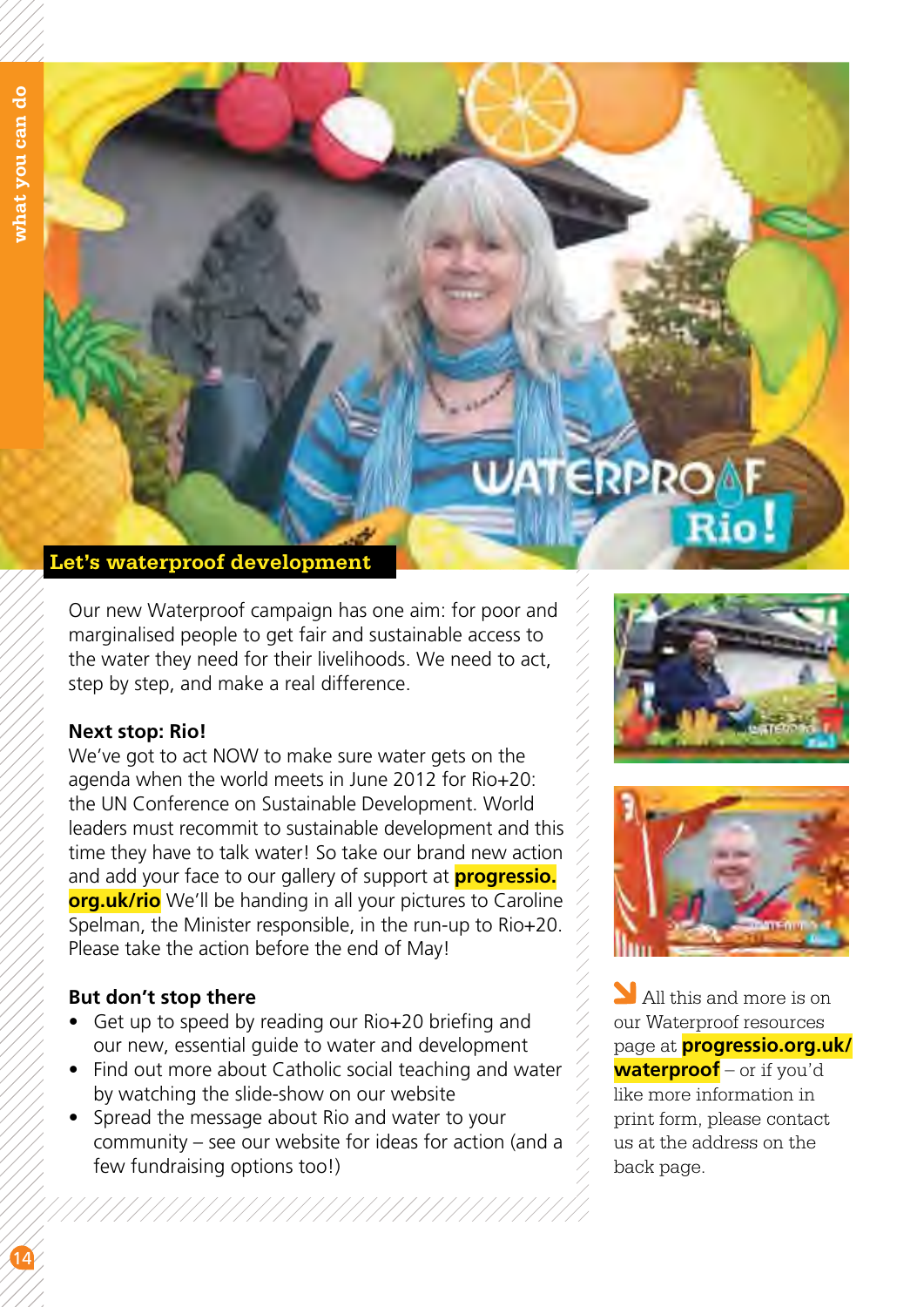**Boys running at a camp for internally displaced people in Timor-Leste**

#### **Share the secret**

If running is not your thing then how about holding an event for us? A quiz night or a coffee morning with friends would be an excellent way to help us spread the word about Progressio's work as well as make a few more friends along the way. Find out more at **progressio.org. uk/fundraise** or contact pamela@progressio. org.uk or call 020 7288 8667 for a fundraising pack, and we'll do everything we can to help out!



We've got five people running for Progressio in the Great Birmingham run in October – but it's not too late to put your name down for other sponsored events! Whether you're involved in a sponsored walk, run, hike or swimathon, why not do it for Progressio? You could help us raise vital funds to support our projects. In return, we can provide you with a Progressio t-shirt or running vest. Find out more at **progressio.org.uk/fundraise** or email pamela@progressio.org.uk or call 020 7288 8667 for more details.

## **WATERPROAF**

Sign up for our Proactive email bulletin – we'll be targeting MPs and MEPs in the coming weeks. Sign up at **progressio.org.uk/ waterproof** 

Get urgent updates on your phone: just text WATER and your NAME and EMAIL address to 87070 (texts cost your standard network rate)

**N** Follow Lola the Llama on Twitter – she loves water! **twitter.com/llamalola**



Are you aged 18-22 and looking to broaden your horizons? Or do you have family or friends aged 18-22 who might like to volunteer overseas? We still have places left on our ICS Progressio programme for departure to Zimbabwe and Malawi at the end of March. To find out how to apply just visit **progressio.org.uk/empower**